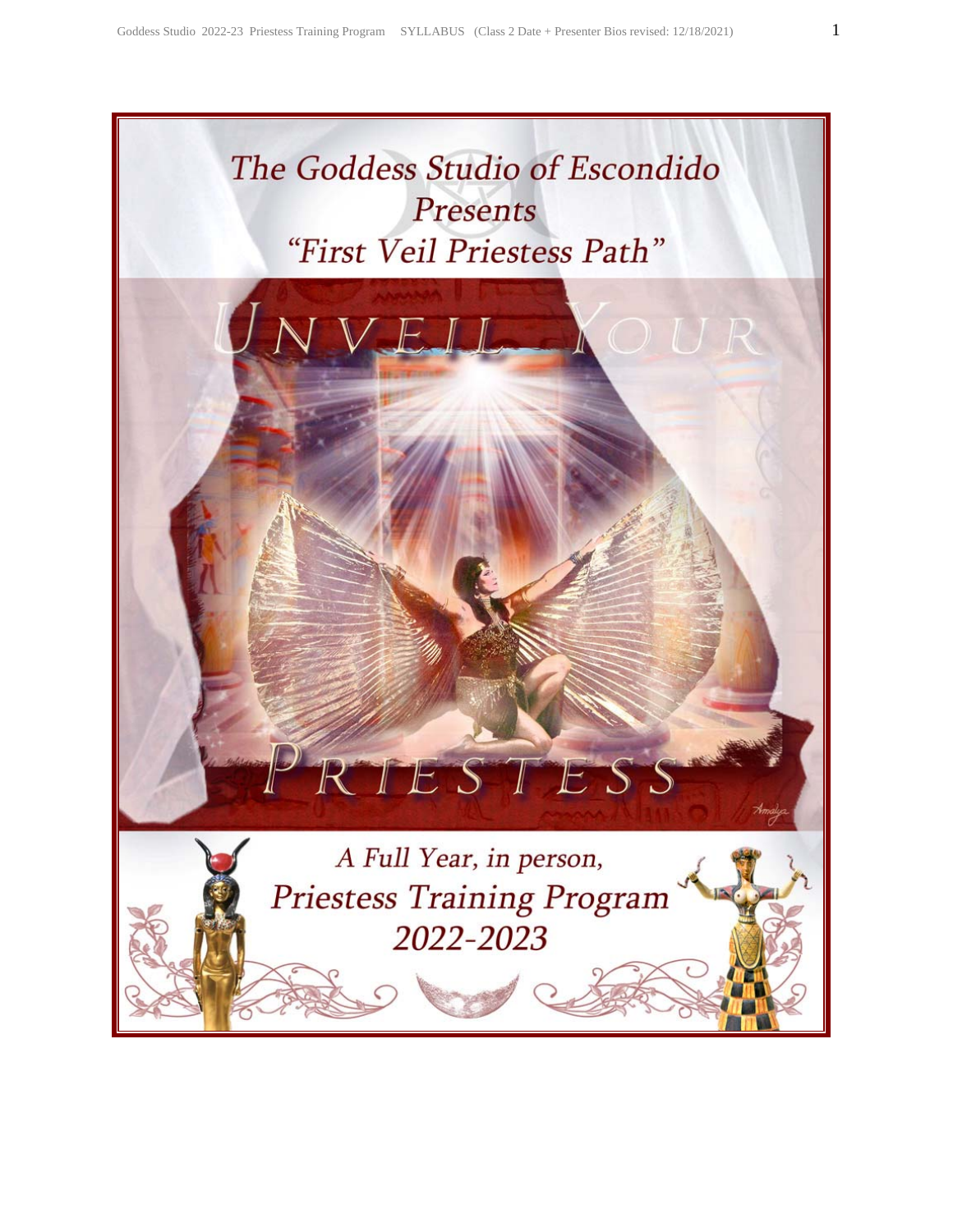Earth



# The Goddess Studio of Escondido, CA Presents the "Hive Three" "First Veil Priestess Path" 2022-2023 A full year, in person, Priestess Training Program for Women *(Beginning Jan 23, 2022 through Feb 12, 2023)*

# TABLE OF CONTENTS

| <b>Time, Effort &amp; Tuition</b> |  |
|-----------------------------------|--|
|                                   |  |
|                                   |  |
|                                   |  |
|                                   |  |
|                                   |  |
|                                   |  |
|                                   |  |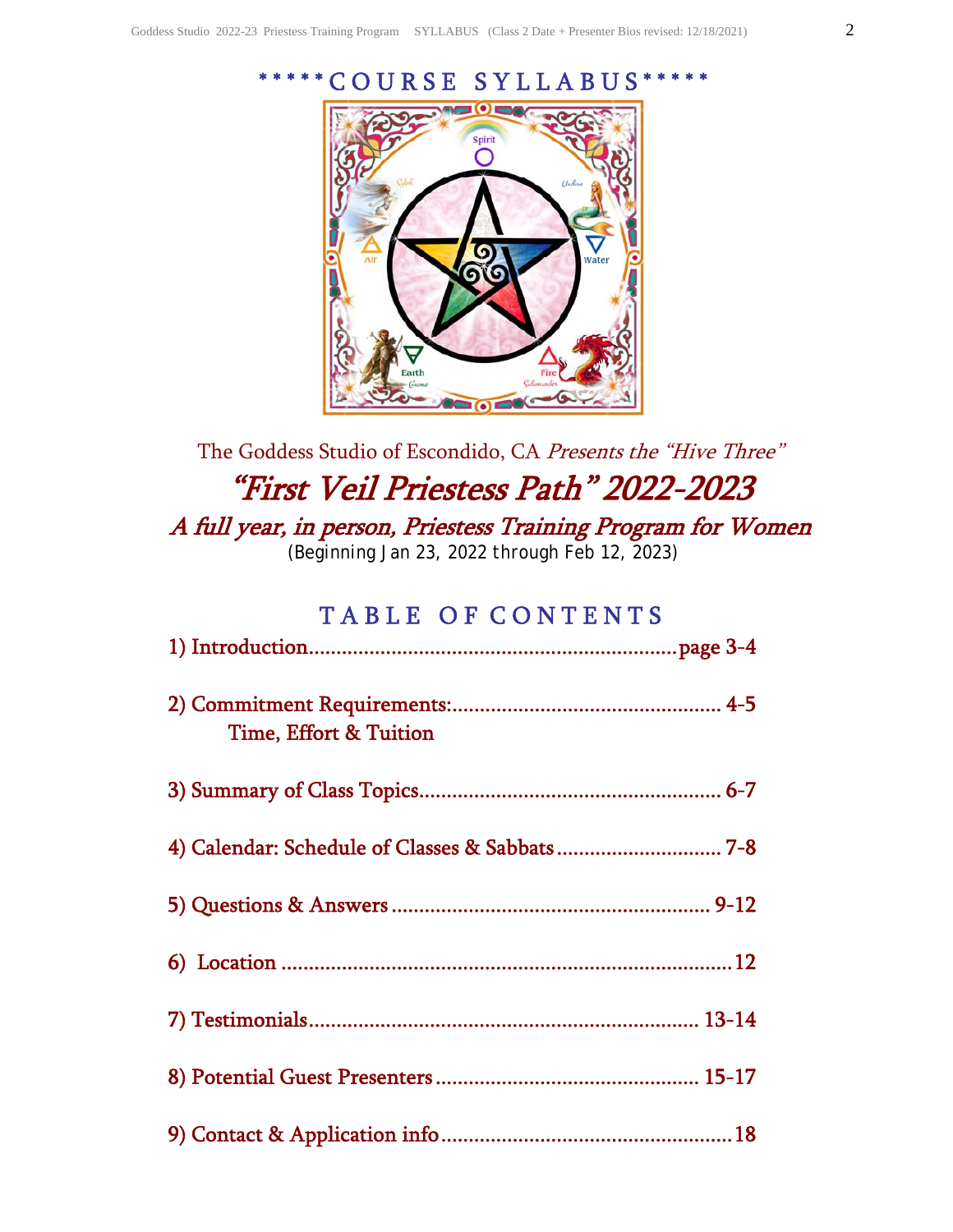# 1) INTRODUCTION*:*



*Do you yearn to learn more about Women's Spirituality? Are you being called to make a deeper commitment to your spiritual path as it relates to the Sacred Feminine? Do you want to clarify and formalize a path of service dedicated to the Divine "SHE" and become Her visible advocate, activist, or "minister" (aka PRIESTESS) in the world?* 

*Do you intend to be a facilitator/officiant of women's circles, ceremony and rites of passage? Are you wishing for a clearer connection to the Divine Mother in one or all of her forms? Do you desire to be a wiser Grandmother, Mother, Daughter, sister or friend? Do you want to empower your uniquely female creative, artistic, intuitive, or healing abilities?* 

#### *Do you want to understand your uniquely female life experiences in the context of the Sacred, and experience greater Self love? What does it mean to be a Priestess of The Goddess today?*

If these questions resonate in your heart, I invite you to join in a unique circle of women and journey together along this path of unveiling our sacred gifts, talents and transformative visions that we, as women, have to offer the world! I have designed this Priestess Training program to edify you with a broad overview about the ideal of the Sacred Feminine and the legacy of Goddess mythology, as well as to encourage a deeper understanding of your own spiritual path as a woman and to offer you tools for ritual and personal growth. This program incorporates wisdom from diverse spiritualities including, but not limited to, WICCAN, PAGAN, Shamanic, Woman's spirituality and other metaphysical teachings.

Over the course of the year we will gather together at the private Goddess Studio of Escondido, CA as we study the ancient Herstories and myths of Global Goddesses, learn about Sacred Space and ritual, review "tools of the trade", heal our wounds, reclaim our heritage and reinvent our future roles as women in service to the Sacred Feminine.

Classes will involve learning through a combination of professional workshops, lectures and experiential processes facilitated by Rev. Priestess Amalya (Amy Peck M.A.) and Priestesses of the Goddess Studio. We also plan to have well-known guest presenters possibly including, but not limited to, scholars such as Rev. Dr. Karen Tate, Max Dashu, and Dr. Linda Savage; plus ceremonialist/psychic Rev. Judith Laxer; artist & scholar Constance Tippet; astrologer Simone Butler, and drummer Miranda Rondeau. *(NOTE: At the time of preparing this syllabus, the presenters are still being determined and thus are subject to change. Due to pandemic uncertainties, it is taking longer than usual to confirm with everyone and work out whether presentations can be in person or virtual. Thank you for your patience.)* Learning participation will include videos, Power Point slide shows, group discussions, reading/research, journaling, ceremony, crafting, and yes, a little bit of homework too!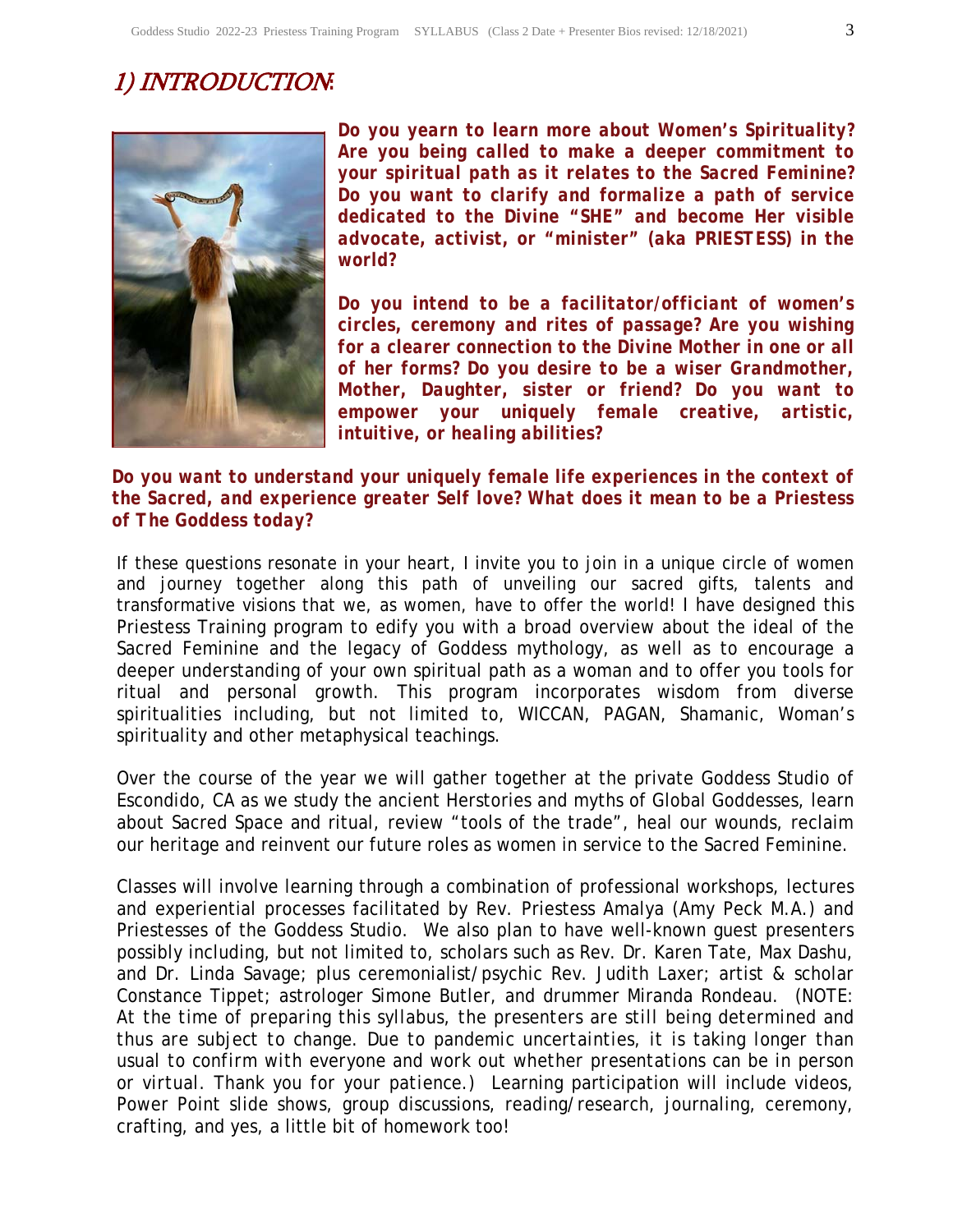Topics will include subjects such as: Overview of Goddesses of the World; Wheel of the Year/Sabbats & Elements; Creating Sacred Space & Designing Ceremony; Blood Mysteries & Rites of Passage; Sacred Sexuality; Loss of the Goddess; Finding the wisdom in our wounds; Tools & Crafts of the Priestess and Magic and Manifestation! (See full course outline below.)

You will learn not only "Theaology" of the Goddess and the concept of the Wheel of the Year, but practical skills as well such as designing a ritual, calling in the directions/elements, holding space, crafting altars, how to present yourself as a leader and Priestess, how to sanctify and bless, and methods for manifesting your intent. Plus you will also be introduced to drumming techniques and a few oracular methods. In addition you will enjoy experiential processes involving group ritual, meditation, dancing, chanting, and healing art expressions. Most importantly, you will experience a sacred sisterhood of like minded women.

The training culminates with a final initiation as a "Priestess of the Sacred Feminine ~ First Veil". Additionally, you will be given an option to take one further step to receive Ordination by making a vow of Ministry to authorize you to be regarded as a spiritual officiant or Minister and receive the title *Reverend*-Priestess.

### 2) COMMITMENT REQUIREMENTS: Time, Effort & Tuition

This year long program will consist of at least 18 SUNDAY gatherings, several short research/class group assignments, homework, and a final presentation. Yes, this is a big commitment, but it is one that will serve you well whatever your life's journey may be, for when you set your intent, magic happens!

#### **A) TIME COMMITMENT: This year long program will consist of at least 18 Sundays with required meetings in person as follows:**

- 13 CLASSES: 6-hour classes (One Sunday a month from 9:30-3:30. BYO lunch. We will have a 45 min-1hr lunch break.) PLUS,
- 4 SABBAT CEREMONIES (Also on Sundays): participation in minimum of four of the eight Sabbat Ceremonies, (1-2 Sabbats you will co-plan & present). PLUS,
- 1 FINAL INITIATION CEREMONY: The training culminates with a final initiation, if you have met course requirements, as a *"Priestess of the Sacred Feminine ~ First Veil"*.
- *1 other optional day may be added for possible additional "Ordination" ceremony that would be open to family and friends. See additional discussion in the "Q & A" below. (Some additional nominal fees may apply.)*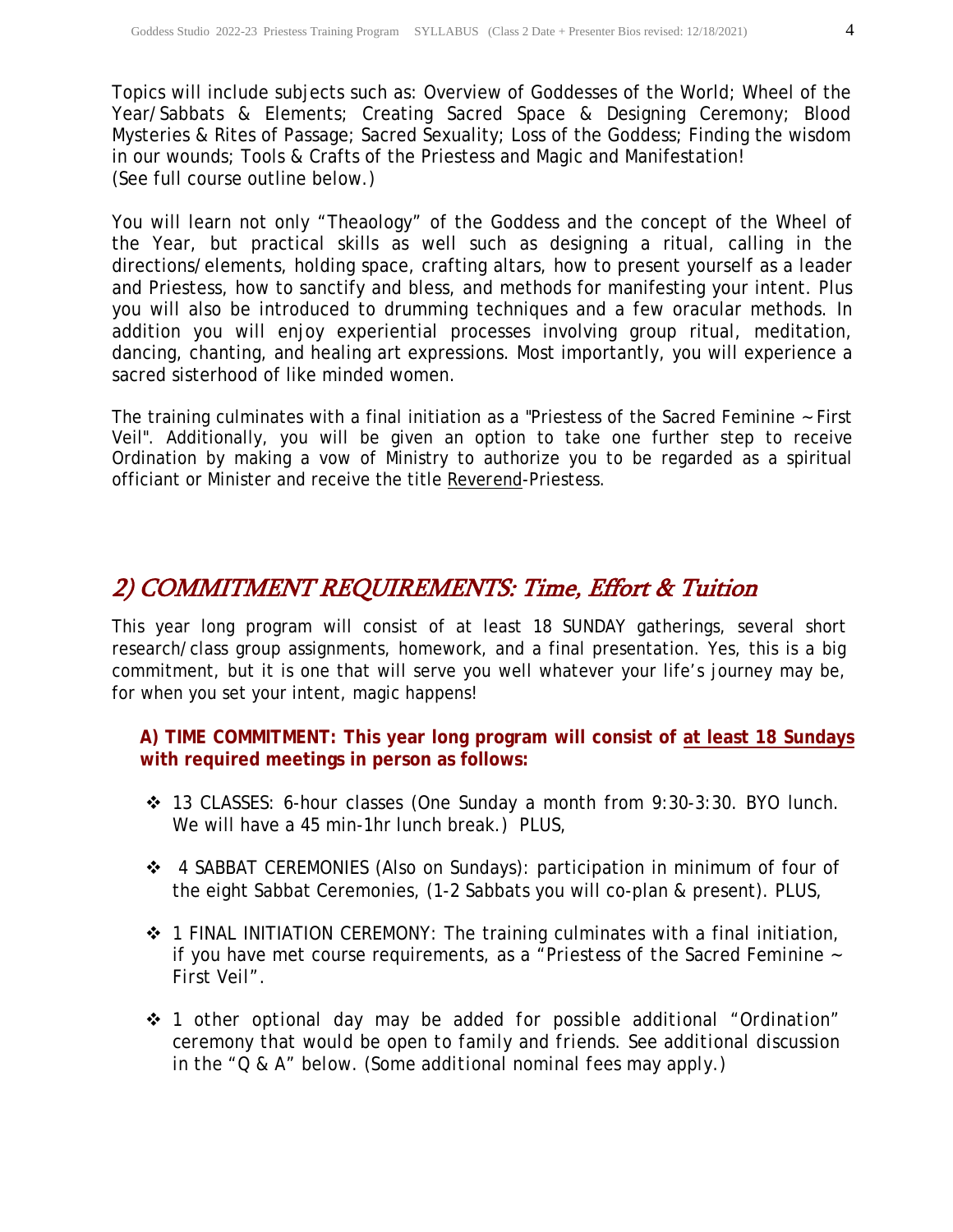**B) EFFORT COMMITMENT / PROGRAM REQUIREMENTS: In order to qualify to receive the final Initiation as "Priestess of the Sacred Feminine ~ First Veil" and to receive the final certificate of program completion, all these class requirements must be met: including…**

1. Attendance in person: of at least 11 of the 13 classes, and 4 Sabbats, & Initiation day.

2. Completion of 2 class project contributions: (Resource Review & a Goddess Gallery page)

3. Co-plan/present 1 or 2\* of the Sabbats (\*this will depend on the number of students)

4. Final Project of your choosing: something that you will research, or write or create, or offer and then present as a final project in a 15 minute presentation at our last class.

5. Misc homework assignments (various writings/poems/pictures of art, etc) will be shared in class.

6. Tuition payment in full by Sept 2022 class.

#### **C) TUITION COMMITMENT: Total cost for all 13 instruction classes + Initiation Day is \$1,200\*\*.**

*Note: Meeting all the time requirements will be equal to a value of about 90-100 hours of instruction and experience*.

- **Payment due in 3 installments as follows:** \$400 initial deposit due by December 31, 2021 with the application;  $+ 2^{nd}$  installment of \$400 due by May 2022 class; and final installment of \$400 due by the Sept 2022 class. See Application Form for further payment instructions.
- $\triangleright$  If you are fully committed but financially challenged, please talk to Amalya regarding options.
- **CLASS SIZE LIMITS:** To make the program viable we need a MINIMUM of 8 students. If we don't meet the minimum requirement, I will have to postpone the program and you will be refunded. Conversely, the maximum number of students is limited to 18, at which time I will close the enrollment. Thus, thank you for enrolling sooner than later!

*<sup>\*\*</sup>IMPORTANT PLEASE NOTE: There are no refunds for missed classes, or for leaving the program.\*\* However, if part or all of the program is cancelled by Amalya due to failure to fill, or to an emergency situation with Amalya or the Goddess Studio, Amalya will refund your money for cancelled classes. Thank you for understanding that once the Priestess Training process has begun, tuition payment is required for the entire program regardless of attendance. This energetically ensures integrity to yourself, the facilitators and the circle. If you choose to withdraw from the program before completion, you are honor-bound to responsibly pay the remaining full balance of the tuition. Thank you for honoring your commitment in integrity.*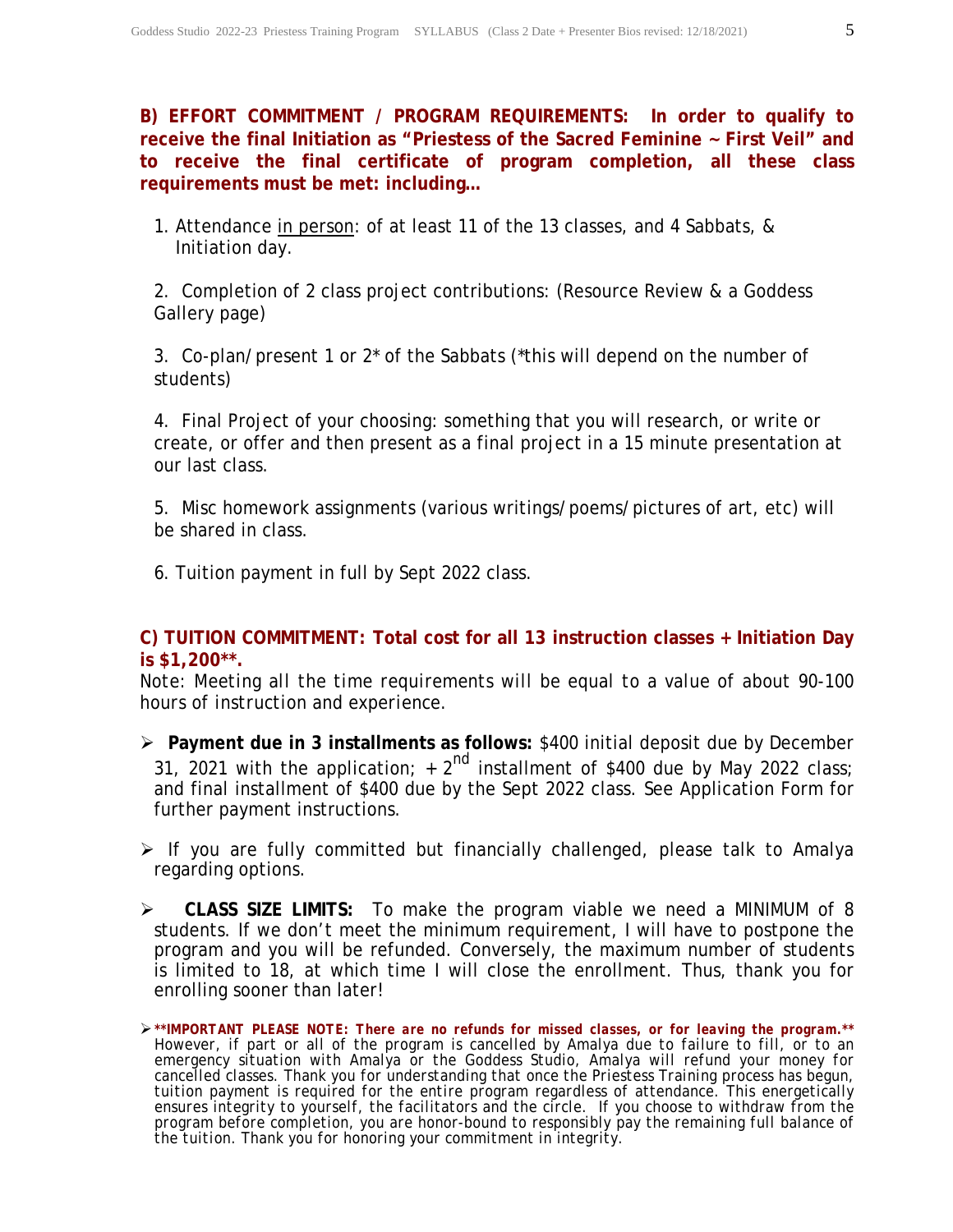### 3) SUMMARY OF CLASS TOPICS:

*(Note: This is a general outline—Order of Topics, dates, and presenters are subject to change.)*

- **CLASS 1. -- INTRODUCTION: "Remember the Goddess":** Welcome & Orientation; Introductions of each of us & logistical overview of class structure/ethics/expectations; and FB group setup. **CLASS TOPICS**: What is the Sacred Feminine, who are the Goddesses, review the Herstorical and archeological timeline of the Goddess Millennium--the Age of the Goddess and matrifocal societies. Entering the Labyrinth: First steps of the Priestess Path.
- **CLASS 2. -- Sabbats & Wheel of the Year**: Explore early community seasonal (Sabbat) celebrations that honored earth's cycles and the re-appropriation of those Holy Days by patriarchal religions. Discuss different systems of WHEELS of the Year from Celtic traditions, Native American and Wheel of Place, and Amalya's unique "Training Wheel". Additionally: Introduction to Amalya's Ritual "Agenda/Outline" Template for designing Sabbat rituals.
- **CLASS 3.-– Elements & Directions, & Pentagram**: Discuss the significance of the cardinal directions (N, E, S, W, & Center) and the fundamental "Elements"-- Earth, Air, Fire, Water, Ether/Spirit & the symbol of the Pentagram. Meet the Elementals: Gnomes, Undines, Sylphs, & Salamanders. Experiential process of communing with the Elements outdoors. Invoking & calling in the Directions/Elements & casting a circle.
- **CLASS 4.-- Tools and CRAFTS of the Priestess**: "HOW" do we connect more deeply to our inner divinity and wisdom? What are the tools and crafts that a Priestess can use to assist in channeling divine or oracular wisdom, inspiration and healing? In particular we will discuss meditation, drumming, chanting and movement and some of the arts of divination like Tarot. Also review of traditional tools of WICCAN practitioners such as the wand, athame, chalice, oracle cards, etc. (Possible **Guest Presenter: Rev Judith Laxer** on chanting + developing our oracular skills. And Pannthera on Tarot.)
- **CLASS 5. -- Goddesses of the World**. Explore Archetypes of Goddess and Priestess, and Maiden/Lover/Mother/Queen/Crone. Discuss the roles of ancient Priestesses and of paths of Priestesses today. (**Guest Presenter: Max Dashu** -- Possible topic about the Bee Priestess/ Melissae and the sacred symbol of the Bee in Goddess cultures.)
- **CLASS 6. -- Creating Sacred Space & Designing Ceremony**: What is ceremony? Why do ritual? Creating sacred space and altars; holding "space" and managing group energy; cone of power concepts; safety and circle management; and counsel sharing and conflict resolution. How to craft a personal or group ceremony. How to sanctify and bless. Space clearing, Handfastings & other rites of passage. Spiral Dance
- **CLASS 7. -- Blood mysteries and Rites of Passage & MOON PHASES**. Women's cycles & The cycle of WOMAN. Integration of woman's passages and physicality in our spirituality. Seeing the sacred instead of shame in our blood. Recognizing our natural blood offerings such as menarche, loss of hymen, birth giving, miscarriages, and last menstruation or hysterectomies as "Sanctified" not sacrificed. Correlation of women's Life Cycle with Moon cycles. (Possible Guest Presenter: Simone Butler)
- **CLASS 8. -- Sacred Sexuality & the Holy Vulva**: The ancient role of the Temple "Prostitute" and discussion of sacred marriage. The relationship of "spiritual" energy and "sexual" energy and the impact that vilification of female sexuality has had on woman's self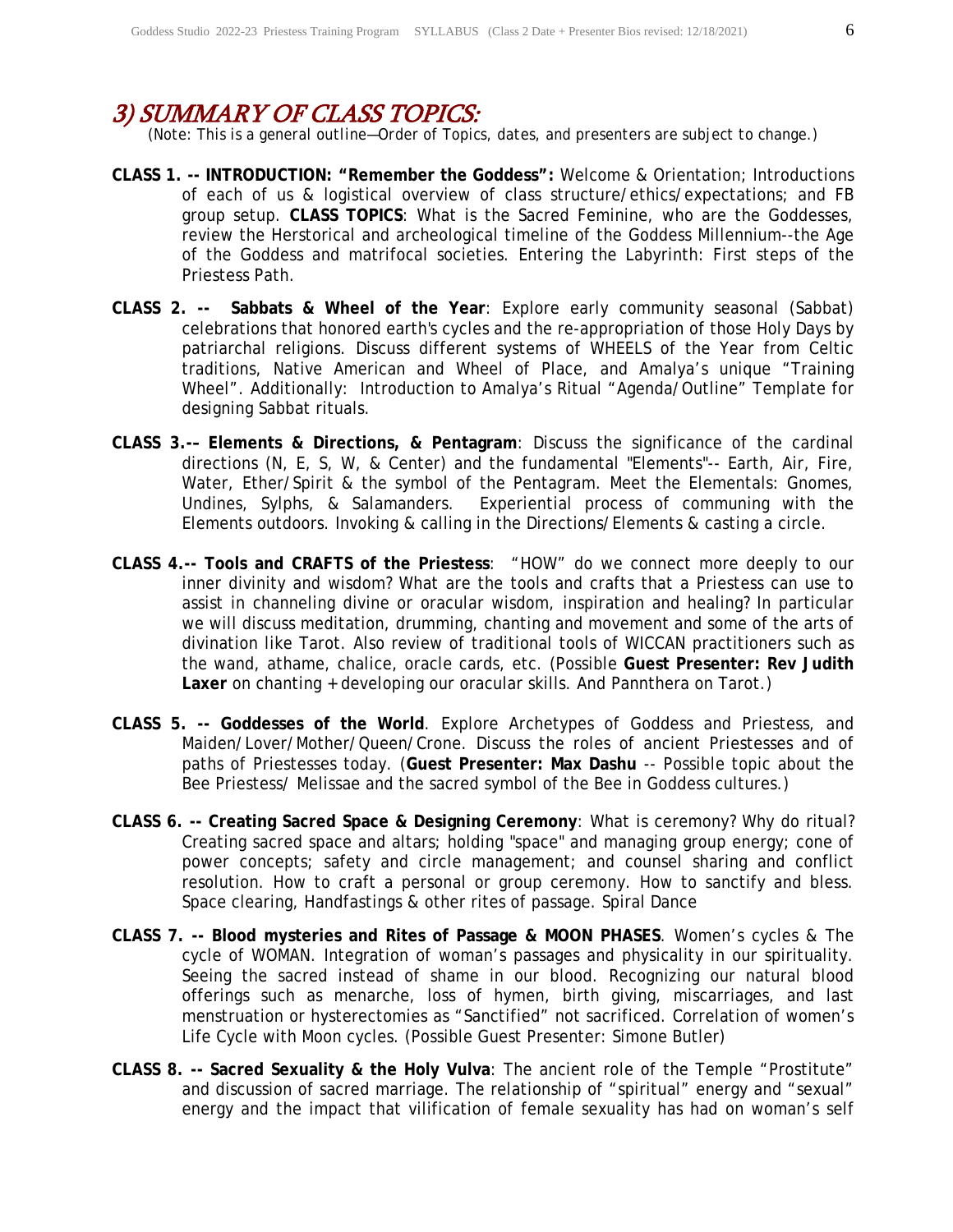- **CLASS 9. -- Loss of the Goddess**. Discuss how the concept of the once revered Great Mother and her ways were appropriated or condemned by the onslaught of patriarchal religions. Discuss the Inquisition times, the persecution of "witches" and its impact today on society, women and woman's self esteem and sexuality.
- **CLASS 10. -- Wounds to Wisdoms.** A day of sharing, meditation and ceremony for processing our feelings of loss of the Sacred feminine in our culture and in our lives; and for healing our mother wounds, sexual wounds, and bloodtime wounds. Explore metaphors of the Inanna's and Persephone's journey to the underworlds.
- **CLASS 11.-– Magic & Manifestation & Spells (+ Intro to Frame Drum.)** Amalya to present her process of crafting positive affirmations/spells. (Possible Guest Presenter: Frame Drumming with Miranda Rondeau.)
- **CLASS 12. -- Considering the Priestess Path:** How do I see myself serving the Sacred Feminine in my life; what would be my role as a Priestess? Discussion of "Ministry" vs "Counseling" or "Coaching". Code of Ethics. Feminist perspectives & political activism. Metaphor of the Labyrinth & Spiral Dance. Setting our intentions to commit to our spiritual path. Discussion of vow preparation and possible ordination. (Possible Guest Presenter Karen Tate.)
- [OPTIONAL an added "BONUS" class may be added here in December, depending on consensus, no extra fee.]
- **CLASS 13. -- Presentation of final projects (Jan 2023)**
- **CLASS 14. -- Final private Initiation Ceremony**: Ritual of the First Veil and Ceremony of Offering of Vows, or for those who don't want to take vows, they can offer blessings & witness those who do make vows. Presentation of Certificates & Tokens and final celebration of completion of course.

# 4) CALENDAR: Schedule of Classes & Sabbats

*… see CALENDAR chart, next page…*

*CLASSES:* 6-hour classes (Usually One Sunday a month from 9:30-3:30 *unless otherwise noted*. We will have a 45 min-1hr lunch break.) BYO lunch.

*SABBATS dates and times vary. (Sabbats will be the regular "Meetup" clan gatherings and will be open to the Goddess Studio community as usual. You are required to come to a minimum of 4 and co-priestess/plan 1 of those with a partner.* 



*OPTIONAL LECTURES or SPECIAL EVENTS: Some guest presenters may stay for the weekend and offer an additional workshop on Saturday. This will depend on the Covid situation and if the presenter will be coming in person. I highly encourage you to try to come! (Priestess will be given discounted rate from the public fee.)*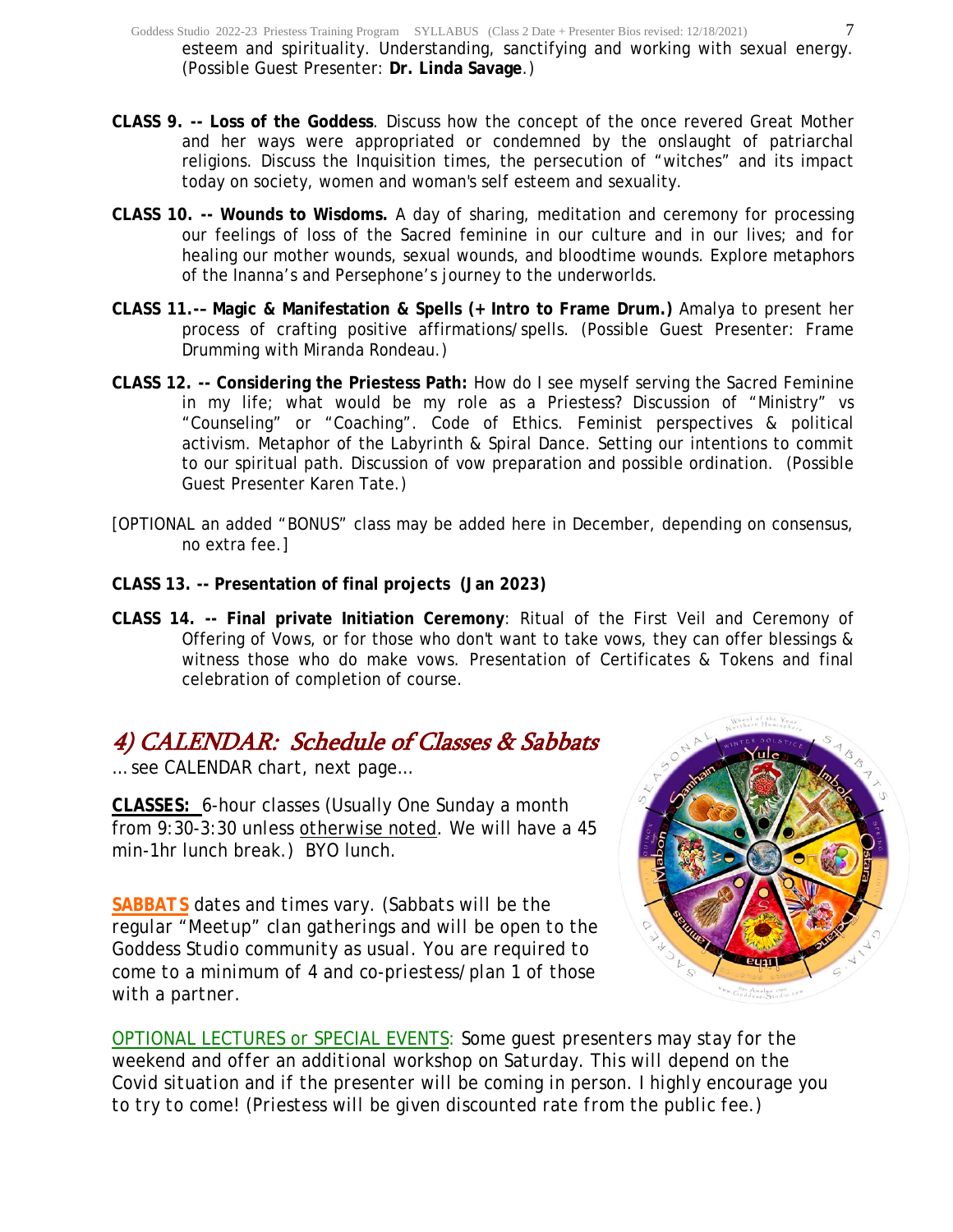# *Priestess Training CALENDAR of CLASSES & SABBATS* (as of 12-18-21)

| CLASS # or SABBAT                             | <b>DATE</b><br>(Subject to<br>change) | <b>NOTES</b><br>(Presenters subject to change)                                                      |
|-----------------------------------------------|---------------------------------------|-----------------------------------------------------------------------------------------------------|
| CLASS <sub>1</sub>                            | Sun Jan 23, 2022                      |                                                                                                     |
| First Sabbat (Imbolc / Brigit's Day)          | Sun Feb 6                             |                                                                                                     |
| CLASS <sub>2</sub>                            | Sun Feb 13                            | NOTE DATE REVISED from Feb 20 <sup>th</sup> to Feb 13.<br>(rev 12-18-21)                            |
| CLASS <sub>3</sub>                            | Sun March 13                          |                                                                                                     |
| Second Sabbat (Ostara / Spring Equinox)       | Sun Mar 20                            |                                                                                                     |
| <b>Optional Special Event maybe</b>           | Sat April 23                          | With Judith Laxer. To be confirmed.                                                                 |
| CLASS 4                                       | Sun April 24                          | With Judith Laxer. To be confirmed                                                                  |
| Third Sabbat (Beltane / May Day)              | Sun May 1                             |                                                                                                     |
| <b>Optional Special Event maybe</b>           | Sat May 14                            | With Max Dashu. To be confirmed                                                                     |
| CLASS <sub>5</sub>                            | Sun May 15                            | With Max Dashu. To be confirmed                                                                     |
| CLASS 6                                       | Sun June 5                            |                                                                                                     |
| Fourth Sabbat (Litha / Summer Solstice)       | Sun June 19 or<br>18th?               | June 19 <sup>th</sup> is Fathers Day. So we could meet on<br>Saturday the 18 <sup>th</sup> instead. |
| CLASS <sub>7</sub>                            | Sun July 10                           |                                                                                                     |
| Fifth Sabbat (Lammas /1st Harvest)            | Sun July 31st                         |                                                                                                     |
| CLASS <sub>8</sub>                            | Sun Aug 21                            |                                                                                                     |
| CLASS <sub>9</sub>                            | Sun Sept 11                           |                                                                                                     |
| Sixth Sabbat (Mabon /2nd Harvest)             | Sun Sept 25                           |                                                                                                     |
| CLASS 10                                      | Sun Oct 9                             |                                                                                                     |
| Seventh Sabbat (Samhain / Halloween)          | Sat NIGHT Oct 29                      |                                                                                                     |
| CLASS 11                                      | Sun Nov 13                            |                                                                                                     |
| CLASS 12                                      | Sun Dec 4                             |                                                                                                     |
| <b>OPTIONAL BONUS CLASS:</b>                  | Sun Dec 11                            | possible DATE for extra class or Makeup<br>class                                                    |
| Eighth Sabbat (Yule / Winter Solstice)        | Sun Dec 18                            |                                                                                                     |
|                                               | 2023                                  |                                                                                                     |
| CLASS 13 ~ Final Presentations of<br>projects | Sun JAN 15, 2023                      |                                                                                                     |
| <b>INITIATION</b>                             | Sun Jan 22, 2023                      |                                                                                                     |
| Imbolc Sabbat (optional)                      | Sun Feb 5, 2023                       |                                                                                                     |
| <b>ORDINATION</b> (optional)                  | Sun Feb 12, 2023                      |                                                                                                     |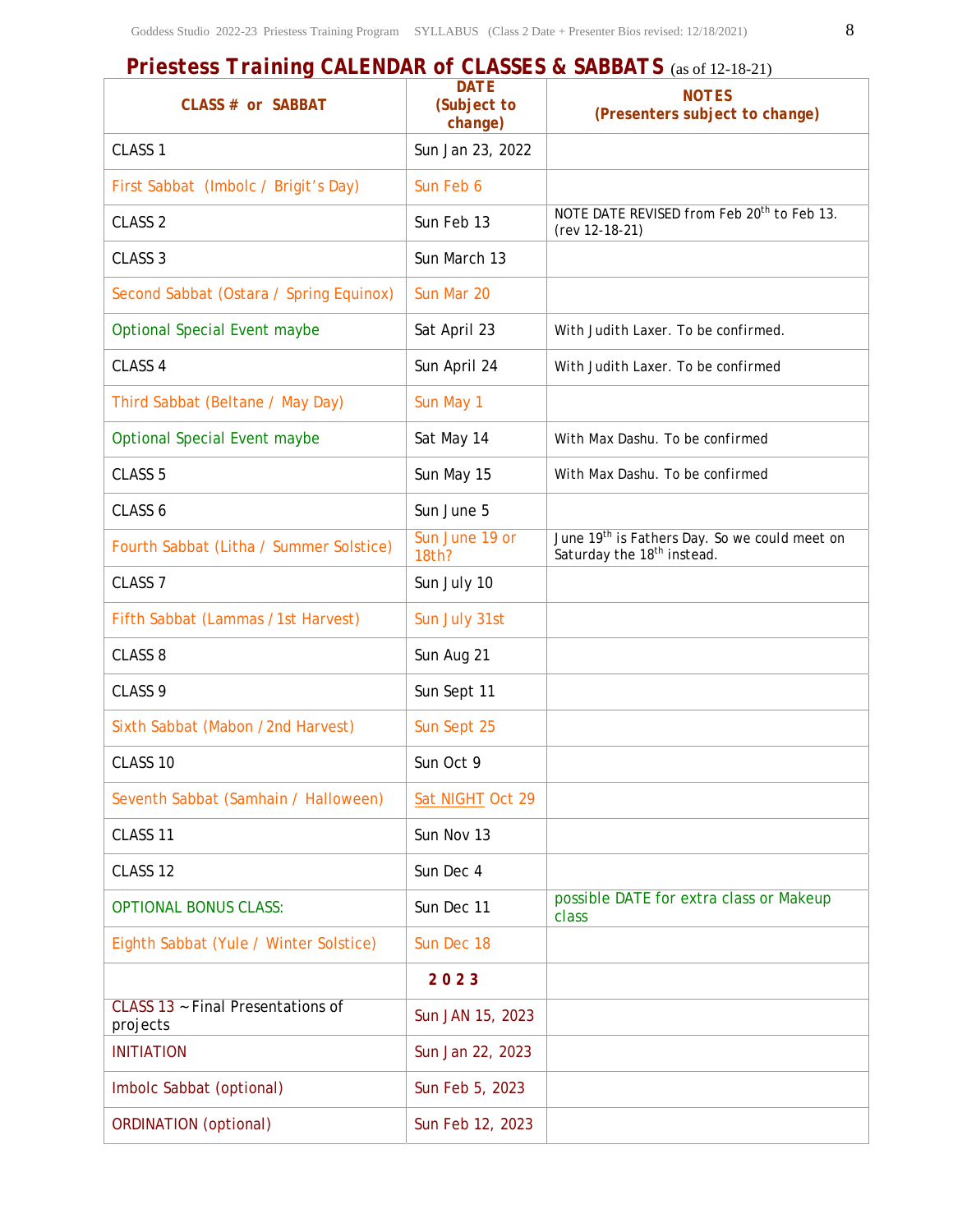# 5) QUESTIONS & ANSWERS

#### *a. What is the Sacred Feminine?*

#### (See full essay at this link)

By Amalya: The Sacred Feminine is a paradigm of Universal Motherhood. It is a principle that embraces concepts of the Holy Mother, the Goddesses of ancient mythologies, the Divine Self within, Mother Earth doctrines and lore of indigenous peoples. It is a spiritual model that weaves concepts of wisdom, compassion and unconditional love, plus other metaphysical, shamanic, pagan and magical practices. And it is a principle that returns the lost knowledge from prehistoric matrifocal societies around the world to contemporary application and appreciation. The Sacred Feminine ideology does not seek to supplant patriarchal belief systems but to augment and reinstate equality, wholeness and equilibrium. The Sacred Feminine paradigm restores the balance of the spiritual, cultural, and pragmatic relationship between God/Goddess, Feminine/Masculine, Mother/Father; Women/Men and Earth/Spirit ideals.

#### *b. What will I gain from doing this Priestess Training Program?*

It is my deepest hope that you will gain knowledge, wisdom, broader perspectives of the nature of spirituality, and most importantly a deeper commitment to your own spiritual path. Ultimately this training is intended to foster self empowerment, self esteem, and a greater acceptance of your own sacredness as a female being so that you can be the role model, leader, or self-actualized being that you aspire to be.

I have designed this Priestess Training program to edify you with a broad overview about the ideal of the Sacred Feminine and the legacy of Goddess mythology, as well as to encourage a deeper understanding of your own spiritual path as a woman and to offer you tools for ritual and personal growth.

Whether you decide to make an outward commitment to presiding as a Priestess in some manner or other in service to the community; or whether you decide to make an inward commitment to yourself, the objective of this program is to offer you knowledge and tools that support your intentions. If your desire is to design and lead ritual or facilitate women's circles, or be a "minister" to others in some capacity (be it healer or counselor, artist or activist, mother or daughter etc), then you will gain from this program the practical information and resources, and new Priestess Sister allies to aid you along your path! You will also receive a certificate of course completion and a token of initiation.

There are many paths for spiritual advancement and service, and there are many different Priestess Training programs becoming available today and all are valid and valuable. I offer this training from a deep desire that has evolved over my twenty-five years of walking the path of the Sacred Feminine, from my experience of leading hundreds of circles and rituals, from my love and devotion of the Great Mother, and in fulfillment of my vows as Priestess.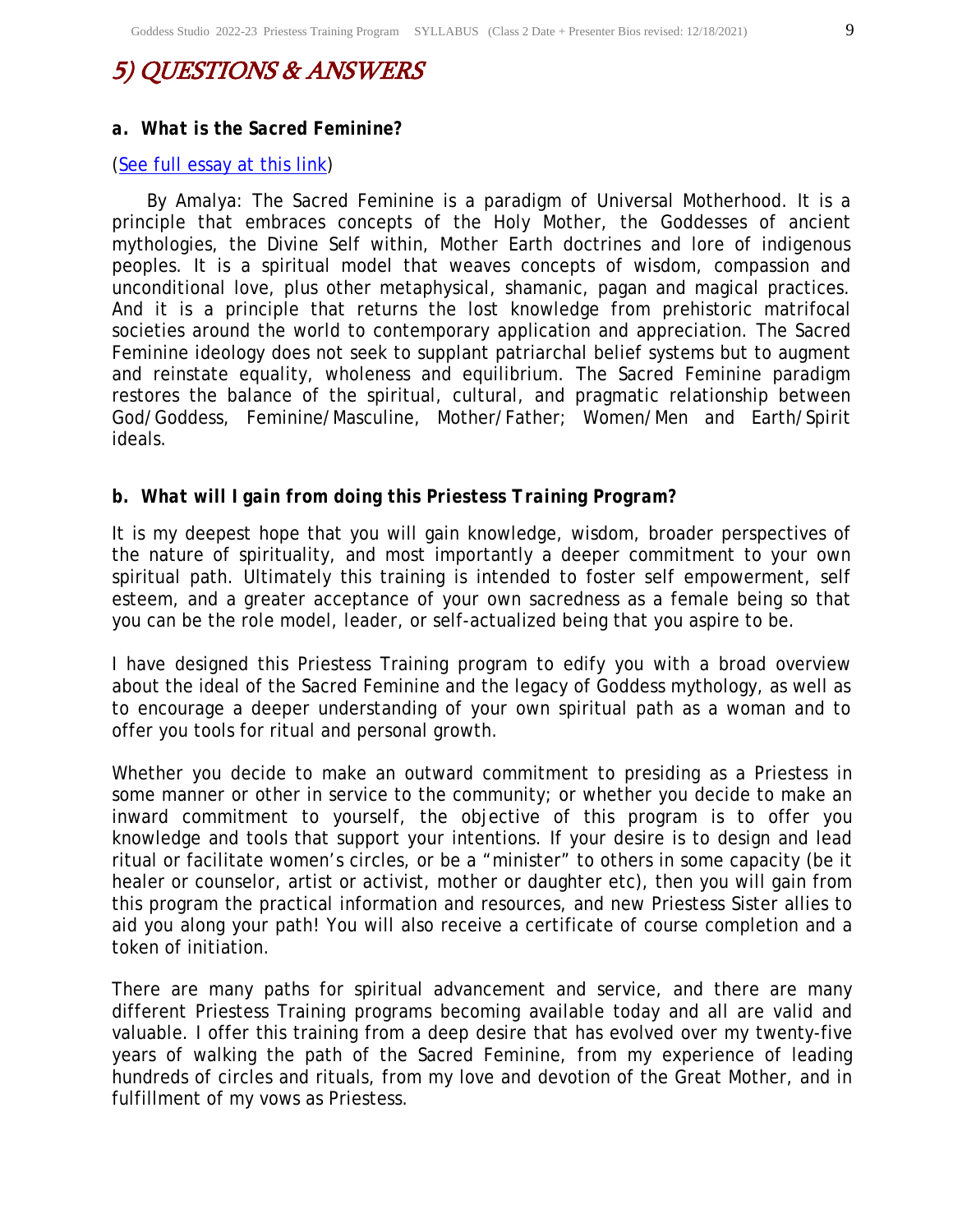### *c. Do I have to give up my current religious practices?*

No. This training is not meant to replace a current religious structure that you may have in your life, it is meant to augment and enhance and give you additional choices of ways in which to express your devotion and spirituality and offer service to the community.

#### *d. What kind of Homework should we expect?*

There will be some online reading assignments and a few videos to watch that you will be asked to express your thoughts or feelings about by writing a short essay or poem or work of art to share in the class. Also there are a couple of class group projects you will be asked to contribute to that involve a little research, but it won't be too much! And it will be fun and interesting! Additionally, I will also ask you to devote about 12 add'l hours over the year toward your final project's research, preparations and planning. (The final project will be a topic of your choosing—something you may research and write about, or an artwork or dance or other offering that will be presented at our last class.)

#### *e. What is the difference between the "Initiation" and "Ordination"?*

For the Goddess Studio  $1<sup>st</sup>$  Veil Priestess training program and for myself personally, I make a distinction between the two processes. I regard the "Initiation" to be the private ceremony of making *personal vows to honor your path of devotion to the Sacred Feminine*, and to celebrate and signify the completion of a spiritual course of training and mark the beginning of your Priestess path. I see "Ordination" to be a ceremony of *public vow making to dedicate yourself to be of service the Sacred Feminine* and deepen your commitment to your community in the role as an official Minister.

So our final "Initiation" will be like a "graduation" ceremony of course completion. This will be a private ritual for just the class in which you will receive a full initiation through the 7 symbolic gates of a "First Veil Priestess", offer your vows to honor the Divine Feminine and face a final challenge. The day will culminate with the receiving of your initiation gifts and final certificate.

An "Ordination" is a further, optional step that you can take to make a deeper commitment to serve as a minister/priestess and receive official status as an Ordained Minister. Being officially "ordained" will basically give you authority to perform weddings, baptisms, funerals and other rites. Being ordained qualifies you to be titled as a Minister or Reverend which is a term more people recognize as a person of spiritual authority or clergy since "Priestess" is an unknown concept for most people.

*(NOTE: A much more in-depth explanation of the ordination process will be presented to you during your program.)*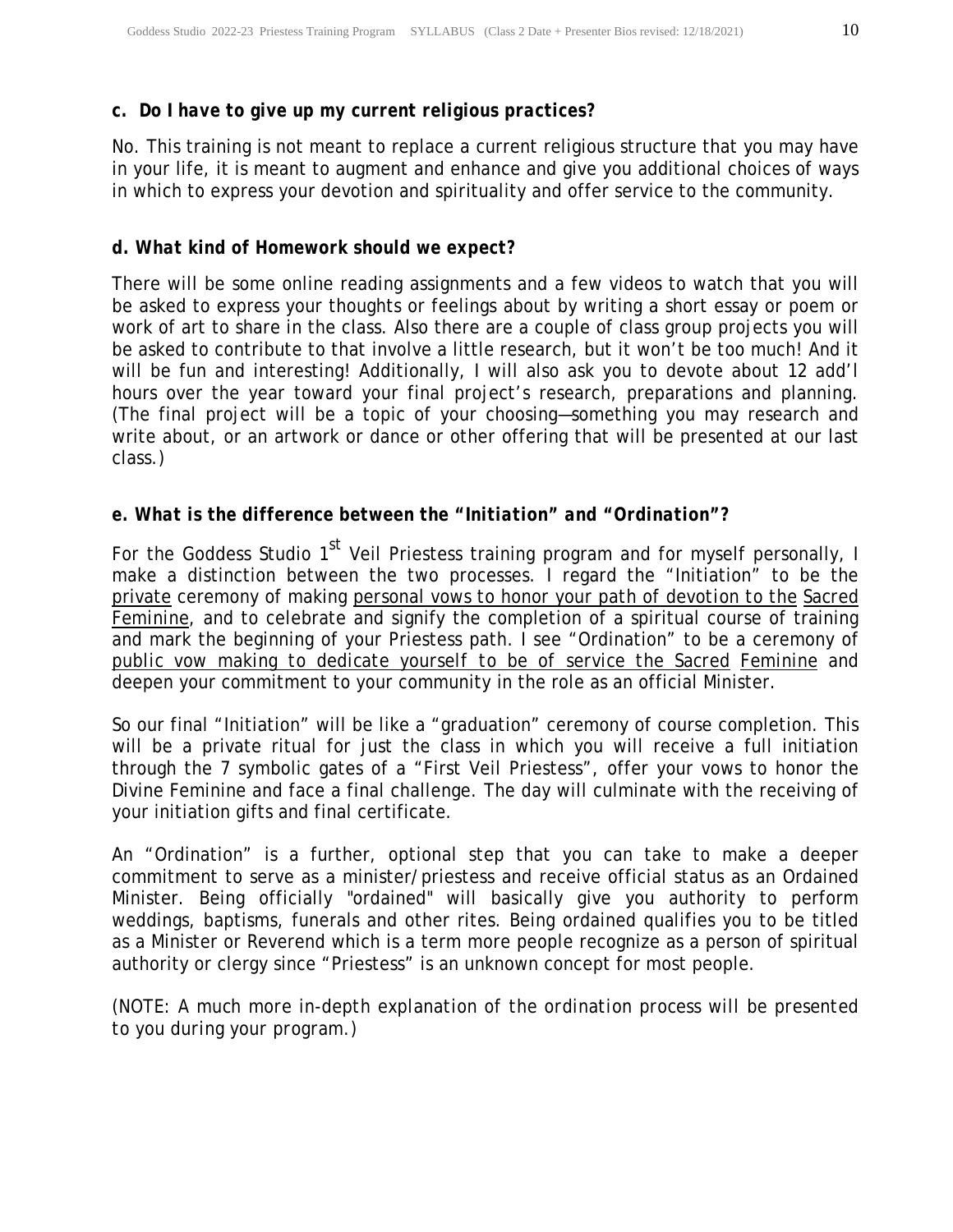#### *f. What is a Priestess?*

This is the question we will explore over the year, and armed with newly acquired and reclaimed "Herstory" we will together identify and discover what Priestess means to each of us, and in what roles or forms of service she can return to society today.

"Priestess" has many past associations and misinterpretations. There certainly are the romanticized Priestesses of legend and story but there are also documented roles of women officiating as spiritual leaders in ancient temples too. The roles of Priestess of ancient times can serve to be a springboard for us to define new ways in which women can be Priestesses today. A Priestess is not a female counterpart to a "Priest". Nor is she a Nun. A Priestess is \_\_\_\_\_\_\_\_\_\_\_\_\_. Ha... we will answer this as we go along... A Priestess is up to each of us women to decide what she can now be!

But, to start stirring the cauldron of inspiration with the concept and definition of "Priestess" here are some writings by a couple of leaders in the Women's Spirituality and Pagan movements who offer these profound statements:

#### *~ Kathy Jones Priestess of Avalon & Founder of the Glastonbury Goddess Temple*  https://www.kathyjones.co.uk/

 *The calling to become a Priestess of the Goddess is one which is currently being experienced by many women in different cultures all over the world. Goddess is returning and She calls us to Priestess for Her once again. But what does that mean? Is it merely a dedication in the heart to Her - an inner knowing, or is She asking us to go deeper, to really change our lives and the lives of others, by daring to become Her visible representatives in the world once again. I believe it is the latter. The threads that connect us to the ancient Priestesshoods have been broken and lost and we must make our connection to Goddess anew. This requires application, dedication, self-knowledge, healing, service to Her and to our communities.*

 *We need to become fully aware of our wounding caused by patriarchal conditioning and begin the process of releasing fears and limitations, allowing self-healing to occur. We need to re-member the skills of Priestessing - how to create effective ceremonies that change the way things are, how to be a soul friend to others, how to receive visions, to be inspired by Her, how to scry, how to embody Her and how to create the containers in which Her mysteries can be experienced by others.*

*~ Sharon Fallon Shreve, 2006 (* http://illuminedways.com/the-return-of-the-priestess/ ) *(I love what she has to say about Being a Priestess…)* 

 *I'm often asked, "What is a priestess and what does she do?"* 

 *A simple explanation is to offer Webster's definition:* a priestess is a woman who officiates in sacred rites. *While this is quite accurate, in truth, a priestess is and does so much more. She serves the* spiritual *needs of the community.* 

 *Long ago the priestesses in communities carefully observed the patterns and rhythms of Nature. Attuning to earth's cycles, they honored the Great Mother by performing sacred seasonal rituals. Women, seen as an embodiment of the Great Mother, were deeply revered, honored and celebrated*  for, like the earth, a woman too was able to grow life within her. Later in history, Roman, Greek, and *Egyptian priestesses lived in holy temples. They, too, worshiped the Great Mother, the Goddess in Her many forms. They served the spiritual needs of the community as well and were also held in high esteem. Numerous hierarchies and historical events ensued. Soon, men began to fear the power of priestesses. The natural spiritual and mystical practices of priestesses were viewed as evil. Their power, greatly misunderstood, was thought to be a dark force that needed to be annihilated. Thousands of priestesses were persecuted, put to death for their beliefs and spiritual practices. Those managing to escape death fled their holy temples and went underground into hiding.*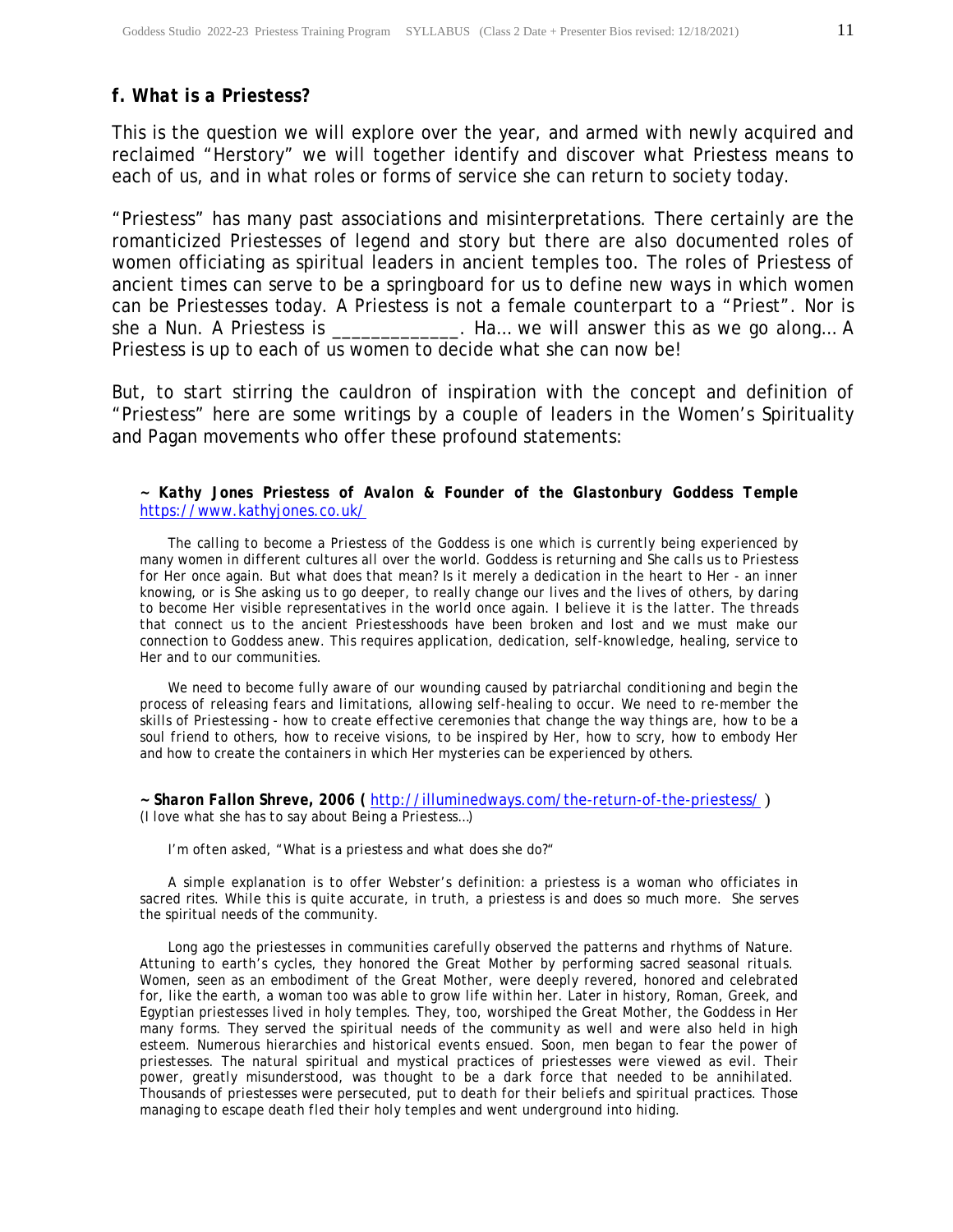*Today, in the midst of a two-thousand-year period of patriarchy, a modern-day priestess is emerging. She brings to present times richly-steeped ancient wisdom, integrating past spiritual teachings with a few spins of her own. In addition to her work as Priestess, she may also have a family and hold a conventional job as well. She holds within a deep moon-water essence, and her mission is*  to help bring into fruition the vital life-force energy of the almost forgotten Divine Feminine. *Intuitively, she* knows *a conversion to a matriarchy isn't what's currently needed. A modern-day priestess instead directs her energy to restoring a natural, harmonious balance between the genders and All That Is. Weaving her fluid moon-water essence with the energies of the fixed sun-fire masculine, she helps re-birth Sacred Union.* 

*Women choosing to walk the path of the priestess have answered a deep* inner *calling. Hearing within and resonating passionately to the ancient call of the Great Mother, a time came when each heart knew with absolute certainty...* yes, this is it... Hers is the work I am to do...the very reason I've incarnated at this time*! For me personally, the actual word "priestess" whenever spoken created an ecstatic internal hum, a familiar vibration that was/is one of pure bliss. How blessed to be so crystal clear regarding one's life purpose! This being said, I also feel compelled to share the path of the priestess, though richly rewarding, is not an easy one. It is a path requiring deep integrity and tremendous dedication.* 

 *With courage and grace, a modern-day priestess journeys the continuous ascents and descents of life's spiral. Constant deep inner work is a must. Confronting, clearing, healing past wounds energetically empties her of what no longer serves use or purpose. Going into the inner realms…quiet times of reflection, prayer, meditation…enables her to better "see" and "sense" her truth more clearly. Hard work and perseverance bring rewards. Soon she begins to recognize herself as a unique expression of the face of the Divine Mother. She learns to value and deeply honor her own femininity.* She becomes a holy vessel, better able to hold sacred space for all humankind.

 *A priestess is dedicated to serving the beauty, love, and spirit in all life. She learns how to attune to and work sacredly with all energies, particularly those of Nature and the elements. Like a fluid dance of ebb and flow, a priestess works passionately to raise the vibration of our physical world, infusing it with sacredness. Illuminating all that she is and does a priestess experiences great joy when performing divinely-inspired ceremony and ritual. Often compared to a Shaman, she is able to position herself between the visible and invisible worlds, residing in the valley of enriched tension lying between the two dimensions. A High Priestess works with even finer, more subtle energy frequencies. Archetypically speaking, she is a direct emissary of the Divine Feminine represented here on Earth.* 

 *A Magdalene (another name for a High Priestess), is the trademark used for a lineage of presentday priestesses first birthed by Nicole Christine in Tuscan, Arizona in 1994. Differing from priestesses who adhere to particular religious or earth-based practices, a Magdalene is non-sectarian, wholly sovereign unto herself.* And So It Is. Blessed Be! *© 2006 by Sharon Fallon Shreve All rights reserved.*



**~ And Amalya's "working definition" of Priestess is…** *A Priestess is a woman who daily practices the intention to live her life with integrity, honesty, courage, power, patience, wisdom, and compassion in service of the Sacred Feminine in all life and within herself.*

Join us and begin your own definition of what it means to be a Priestess…



6) LOCATION: All Classes and Sabbats will be held at the beautiful, private, sacred space of the Goddess Studio in Escondido. (Near San Diego, California). www.goddess-studio.com

 $\triangleright$  At the moment, there is no "on-line" study course option.

 $\triangleright$  The address isn't displayed for web privacy, but please email Amalya for the exact location.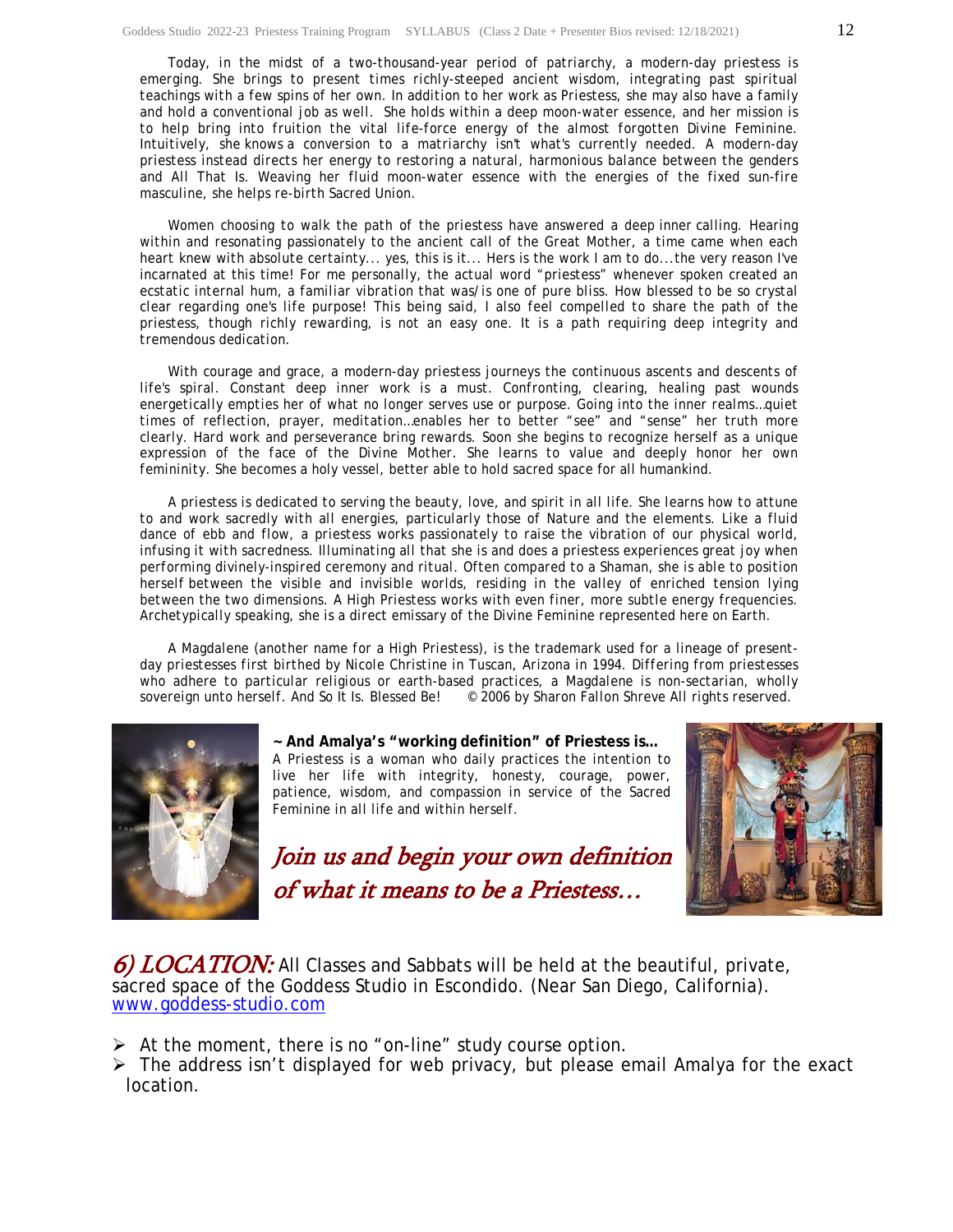### 7) TESTIMONIALS from previous course graduates - Reverend Priestesses

*From Reverend~Priestess Seka 2017 ~* 



*A very comprehensive description of Rev. Priestess Seka priestess's experience from the 2017 class was written for her blog. Open this pdf link to read her entire story!* 

#### *From Reverend~Priestess Denise 2014~*



 *On my First Veil Priestess Path, Amalya passed on her knowledge of the Sacred Feminine. She taught me of Her existence in different cultures all over the world, Her story in history, and Her presence now. In Her many roles as Goddess, priestess, shaman, heroine, etc., She is loving, nurturing, protective and fierce. I learned of nature spirituality, the directions, the elements, sabbats and symbolism. Musical instruments and spiritual tools were introduced. My experience was enriched by presentations from Karen Tate, Max Dashu, Miranda* 

*Rondeau, Dr. Linda Savage and Toni Ann Ruehl. Along the way, I received love and knowledge from my fellow priestess sisters; and at the end of the year, was privileged to be ordained by Rev. Priestess Amalya and Rev. Priestess Karen Tate. Amalya has encouraged me with her bright light and wisdom to keep growing spiritually and I am blessed to have her on my Priestess Path.* 

#### *From Reverend~Priestess Sheryl 2014~*



 *This is the type of class you take to help renew your faith in humanity, as you open yourself and share with other women, and you find yourself loved and supported in return. As a Wiccan for over a decade, some of the material was familiar but a lot was not. Centering on Goddess Spirituality allows you to explore your relationship with yourself and what it means to be a woman for you.* 

 *The guest presenters were wonderful, sharing their lives' work and information that*  enables you to realize how much we have forgotten about our ancient ways when women *were seen as equals to men. This class will make you angry at the centuries of Goddess worship that's been removed from our history; it will make you cry as you realize how ALL women (and men!) are made to suffer under patriarchy, and it will bring you great joy and peace as you realize you are not alone, there are things you can do to help yourself and* 

*others who are suffering, and that you are always loved by the Goddess.* 



*From Reverend~Priestess Vee 2017 ~ Before taking this training, I thought being a Priestess was all about tending a temple and creating ritual. Now, because of what I have lived and learned in this program, I have discovered that I was absolutely right… just oriented differently. Because now I understand that being a Priestess is all about tending the temple of my own self and creating rituals not only for other people or in special occasions but in my every day. I now understand that being a Priestess is being in service… service to the Goddess and help her make her way back to the world; service to other women in supporting and empowering them; service to men to help them become the men they were meant to be.* 

> *Being a Priestess is turning everyday situations into sacred everything: sacred learning, sacred communication, sacred rage, sacred action, sacred bliss. I don't think this Priestesshood path will take me on a set way. I can see myself serving by doing healing work,*

*divination, leading ritual, leading women's circles. The possibilities are as numerous as the stars in the sky. But what I do know is that I am committing to a life dedicated to service; committing to speak of and embody the Goddess in everything I do and everywhere I go*.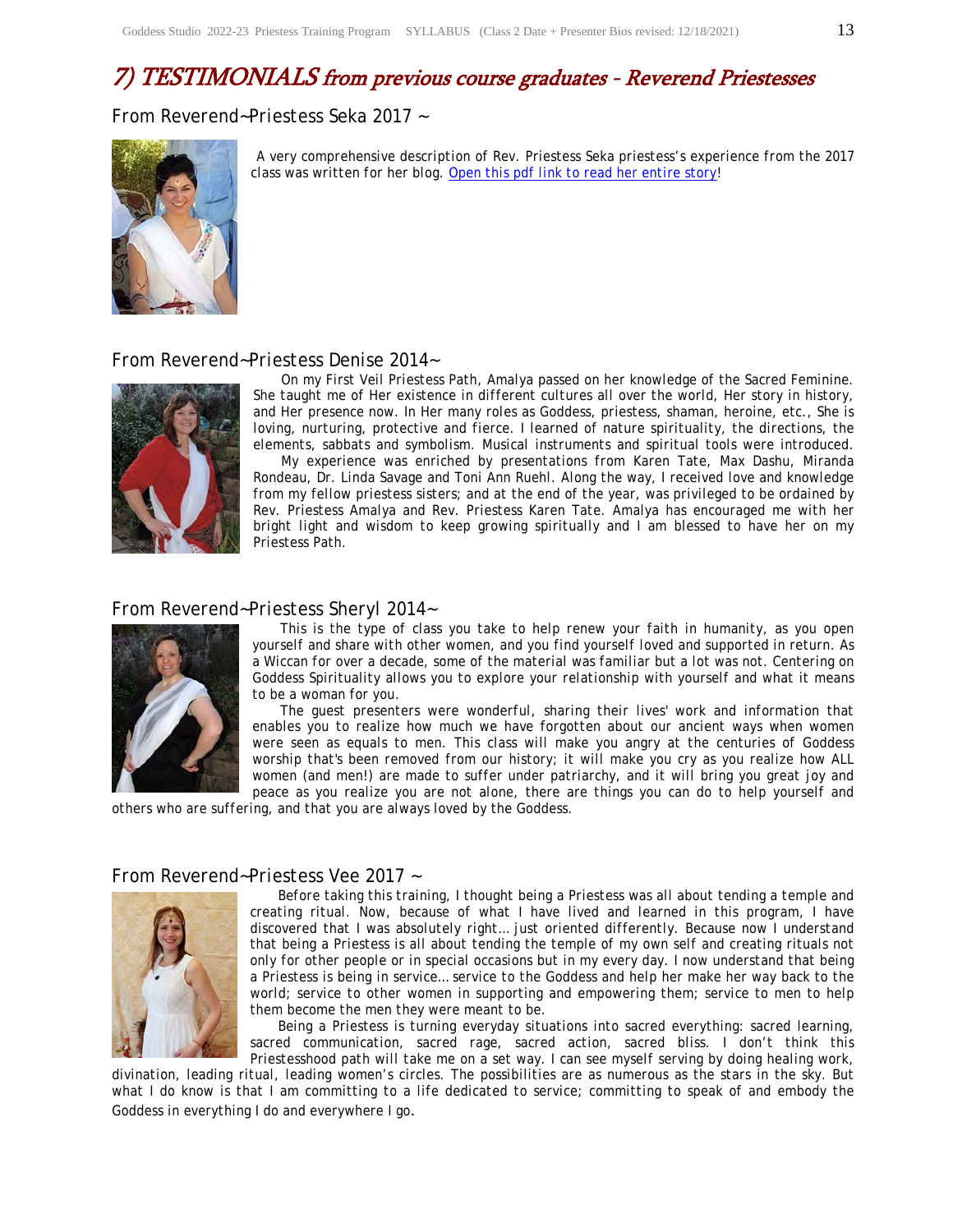#### *From Reverend~Priestess Freya 2017 ~*



*The Goddess Studio Priestess Training program has meant the world to me. The training has opened my mind to the Divine Feminine and so much more...remember, I was a novice to this prior to our first class. I think now of the missed herstory that I've learned, the Wheel of the Year and its potential, Blood Mysteries and Drumming...each of our classes have been special in their own light.* 

 *The Training enlightened me to so many aspects of Priestessing. When I began classes, I*  wasn't sure where I'd end up but now I'm feeling more grounded in the earth, a link to nature *unlike before.* 

 *The community of women, as we have all shown each other our authentic selves, has become an Unbroken Circle. I've never had a feminine community of women that I've become part of before this and I feel I've grown and been inspired by my fellow Priestess. Our Deep Priestess, Amalya, has made learning in class interesting, intriguing and rarely dull. This* 

*Training has truly opened my mind and welcomed me home.* 

#### *From Reverend~Priestess Panthera 2017 ~*



 *Do you want to go on the most amazing journey with like minded women that will enrich your life forever, like I did? Leaving judgment behind I entered the realm of the Sacred Feminine through Rev Priestess Amalya's First Veil Priestess Path of 2017 at the Goddess Studio. My childhood baggage got put aside as I experienced the unconditional love of the Great Mother as She added depth, meaning and wisdom to my life.* 

 *I developed Spirituality that conquered anxiety, depression and banished my profound sense of loneliness experienced by so many women in today's modern world. I also found a circle of sisters where we are there for each other through lasting friendships and sisterhood.* 

 *The quest was for one year and was rigorous but also fun and informative, and my experience was that I got from it what I was willing to commit to and put into it. Amalya brought in a group of topnotch presenters well known in the Sacred Feminine global* 

*community who educated and challenged us in preconceived notions of femininity as well as holding sacred and safe space for us. It ended in an experience of such great love and acceptance that the whole world needs to be a part of this kind of Spiritual work. So be brave and be strong, come dance, chant, drum, laugh and cry and join us in January of 2020 as we do this all again for the next Priestess Training Program.* 

#### *From Reverend~Priestess Genevieve 2017 ~*



 *In late January 2017, a group of women gathered together to mark the beginning of their collective journey into the Goddess. During that first class we set our personal intentions, mine was to "live in truth". I didn't realize then how powerful those words would become.* 

 *This training has become the backbone of my descent and journey back to myself. The synchronicities have been a welcomed confirmation of Her guidance and continued support. This new path began with some hard truths, truths that were sprung on me from seemingly nowhere. My blissful bubble burst and I was left gasping for air. Now I've come to realize that I wasn't gasping for air, I was gasping back to life after holding my breath in that damn bubble for so long.* 

 *This training has guided me to see my denial, to see my victimhood, to see my ignorance and naïveté. How often have I chosen to deny and ignore the hard truths of life that no one wants to see? I can reflect more honestly on this question now, in a way I would not have been able to see before this training began. As a Priestess, I can no longer ignore the truth, that deep truth that doesn't scream at you but just waits patiently until you're open and ready to see it. I can no longer unsee and ignore those painful truths that patriarchy wants to sweep away, cover up and deny.* 

 *Now, I see myself being a voice of empowerment for women and girls to recognize their worth. A source of unveiling for men and boys to accept their divine feminine. I will be that patient truth waiting to come into focus. That gentle nudge into Her presence. I see myself spreading the Goddess's message of truth, of wildness, of light and shadow, of acceptance by modeling it myself. Through my actions, others will see Her. They will FEEL Her. They will begin to question what that feeling is, and what does that feeling mean. Every life I touch, every person I meet will be personally touched and blessed by the Goddess Herself because She is present, acknowledged and honored within me. That blessing will create a silent yet powerful shift which begins in the home and spreads to the community and beyond.* 

 *We were just one group of women, to think of how many groups of women are honoring Her in the same steady way, is comforting. Change will come, patriarchy is slowly being dismantled, and the Goddess Spirit is rapidly rising. She may have been silenced once but She was never forgotten.* 

 *The Goddess is Always Alive and Magic is Truly Afoot.*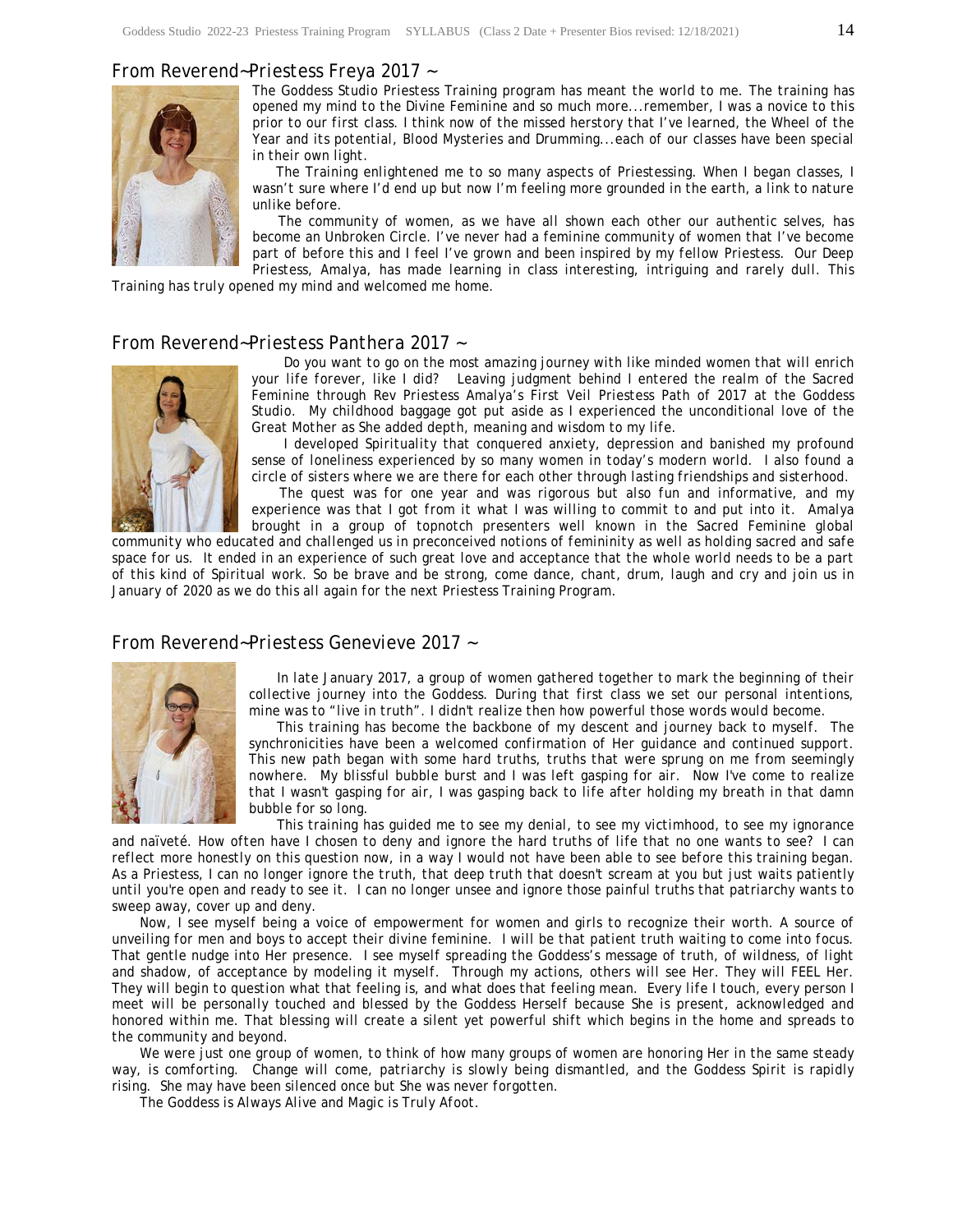# 8) POTENTIAL FACILITATORS / INVITED GUEST PRESENTERS:

(*Note: the Guest Presenters are subject to change as unforeseeable circumstances a year from now may arise especially with the unpredictability of pandemic issues. All presenters are still to be confirmed. These presenters below taught at my previous Priestess Training courses and negotiations are in the works for 2022.)* 



#### Rev. Priestess Amalya (Amy Peck M.A.)

Amalya (aka Amy Peck) is the creatrix of the Goddess Studio in Escondido, near San Diego California, which she founded in 2003 as a "Sacred Space for the Sacred Feminine." Amalya is an ordained Priestess of the Goddess, a ceremonialist, artist, photographer, workshop presenter, belly dance instructor and writer.

After completing her Masters in Art & Consciousness in 1996 at John F. Kennedy University, Amalya's purpose and passions came into focus, eventually inspiring her to build the Goddess Studio in 2003. The studio is a beautiful, private, dance & "temple" space where she presents and hosts a variety of events, dance classes, meetups, rituals and retreats for women.

Amalya began her Priestess Path in Northern California in the mid nineties as a cofacilitator of *Rosa Mandala*—a coed group which gathered eight times a year to honor the Earth's sacred days. After settling in San Diego in 1998, Amalya helped co-create *Goddess Temple Events* which offered elaborate quarterly celebrations through 2001 of the solstices and equinoxes attracting a large community of women.

Furthermore, for 2000, 2001, 2002, 2004 & 2007, Amalya was a guest presenter and workshop instructor at Jane Richmond's annual *Women's Retreat* in San Diego leading ceremonies and dance programs. Additionally she completed a six month Priestess Training program in San Diego with Melissa Seaman in 2005. And she fulfilled a one year Priestess Training program from 2010-2011 for the Wheel of Place with Mary Samantha Inman and affirmed vows to serve as a Priestess. In 2014 Amalya also deepened her spiritual commitment by taking official vows of ordination as a Priestess of Isis and She of Ten Thousand Names, and was ordained by Rev. Dr. Karen Tate in the lineage of the Temple of Isis, of Geyserville, CA.

Amalya has participated in many women's moon circles as well as larger events with themes of the Goddess, ritual, and other spiritual self-enrichment content, including being a guest Priestess at the Goddess Temple of Orange County and a workshop presenter at the 2013, 2015, 2017 and 2019 Goddess Spirit Rising conferences in Malibu/Simi Valley, Ca.

Since founding the Goddess Studio Amalya has facilitated hundreds of rituals for the Sabbats, women's passages, and circles at her studio from full day elaborate retreats for up to fifty women to more intimate sized gatherings. She has also appeared on local TV and internet radio—all with the intent to inspire women and mainstream the paradigm of the Sacred Feminine.

Amalya's life mission is to empower women to love and accept themselves, embrace the Sacred Feminine, and live in balance. A priestess to be sure, Amalya brings great passion and compassion into her endeavors to create a sacred space for all women to feel seen, heard, encouraged and empowered. (For more about Amalya: https://www.goddess-studio.com/about-amalya; also: BlogTalk Radio podcast interview by Vasi )



#### **Constance Tippett**

Constance Tippett is and artist and the creator of The Goddess Timeline. She created it so that people could see for themselves the scope of the Divine Feminine throughout history. She also creates Museum quality three dimensional terra-cotta replicas of many of the Goddess statues. She now lives in Phoenix, Arizona with a cat who oversees her work. Having presented at many Goddess Conferences, Constance is very enthusiastic about sharing her research and passion of Goddess in Her many ancient forms.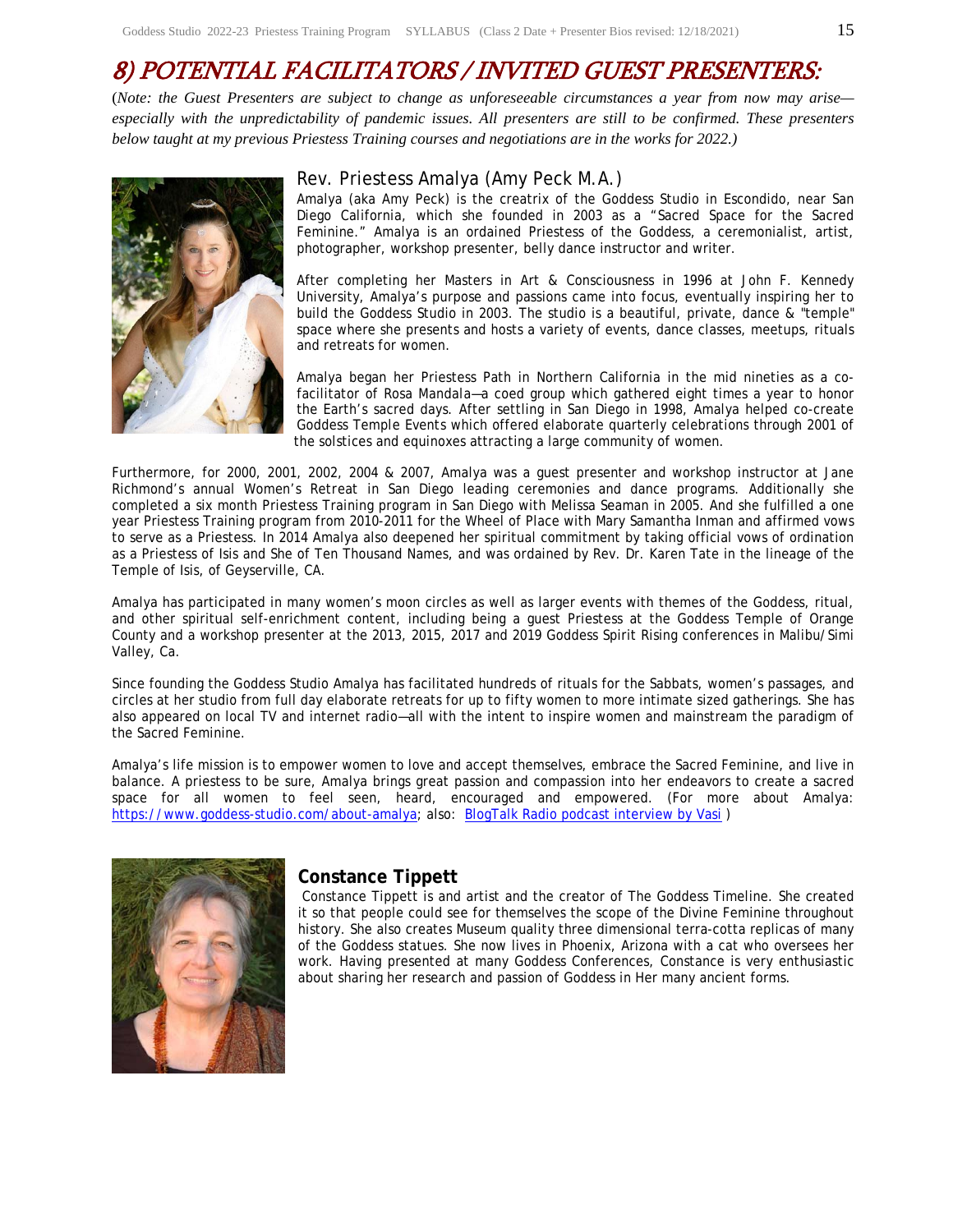

#### Max Dashu

Max Dashu (from the Bay Area, CA) is a land-walker and history sibyl who uses images to teach women's global history and heritages. Her legendary slideshows bring to light women of power who have been hidden from view: female leaders, culture-makers, rebels, and medicine women. Fifty years ago she founded the *Suppressed Histories Archives* to research women in the global cultural record. From her collection of over 30,000 images, Dashu has created and presented hundreds of slideshows at universities, women's centers, bookstores, conferences, festivals, libraries, prisons, museums, and schools. She has presented at international conferences in Italy, Switzerland, Britain, Australia, Germany, Mexico, Bulgaria, Guatemala, and the US. She also teaches via webcasts, online courses, audio podcasts, her blog Veleda, and via daily **Suppressed Histories** posts on Facebook, followed by over 166,000 people.

Max is the author of *Witches and Pagans: Women in European Folk Religion*, the first volume to be published from her sourcebook *Secret History of the Witches.* Her next

book will be *Pythias, Melissae and Pharmakides: Women in Hellenic culture*, on women's ceremonial culture as well as the roots of rape culture and colonial domination. Max has produced two dvds: *Woman Shaman: the Ancients* (2013) and *Women's Power in Global Perspective* (2008). She is also an artist whose paintings are well known in the women's spirituality community. Her most recent publications are the *Deasophy Coloring Book* and the Prophetic Women poster.



#### **Rev. Judith Laxer**

Rev. Judith Laxer is a modern-day mystic who believes that humor, beauty and the wonders of nature make life worth living. The founding Priestess of Gaia's Temple, an inclusive, earth-based ministry in Seattle, Washington, Judith also enjoys a successful private practice as a psychic, spiritual counselor, hypnotherapist, shamanic practitioner and teacher of women's mysteries. A keynote speaker and author of Along the Wheel of Time: Sacred Stories for Nature Lovers [Ravenswood Publishing], Judith has presented classes and workshops on the re -emergence of the Divine Feminine since 1993 at conferences nationally. She dedicates her work to restoring the balance between feminine and masculine energy in our culture.

Originally from New York, Judith moved west in 1989. She took her lifelong interest and study in psychic phenomena and metaphysics and began the professional transition from a career in the Performing Arts to one in Spirituality. On the Summer Solstice in 1992, she became a licensed, Ordained SHES (Spiritual Healers and Earth Stewards) Minister. Since then, she has created and officiated at countless

ceremonies and rituals as a Minister and Priestess. As a teacher, she has been creating and leading classes, workshops and programs in spiritual development, Goddess consciousness, and psychic awareness since 1993. Additionally Judith provides monthly Goddess Worship Services in Gaia's Temple in WA. www.judithlaxer.com and www.gaiastemple.org



#### **Rev. Priestess Pannthera**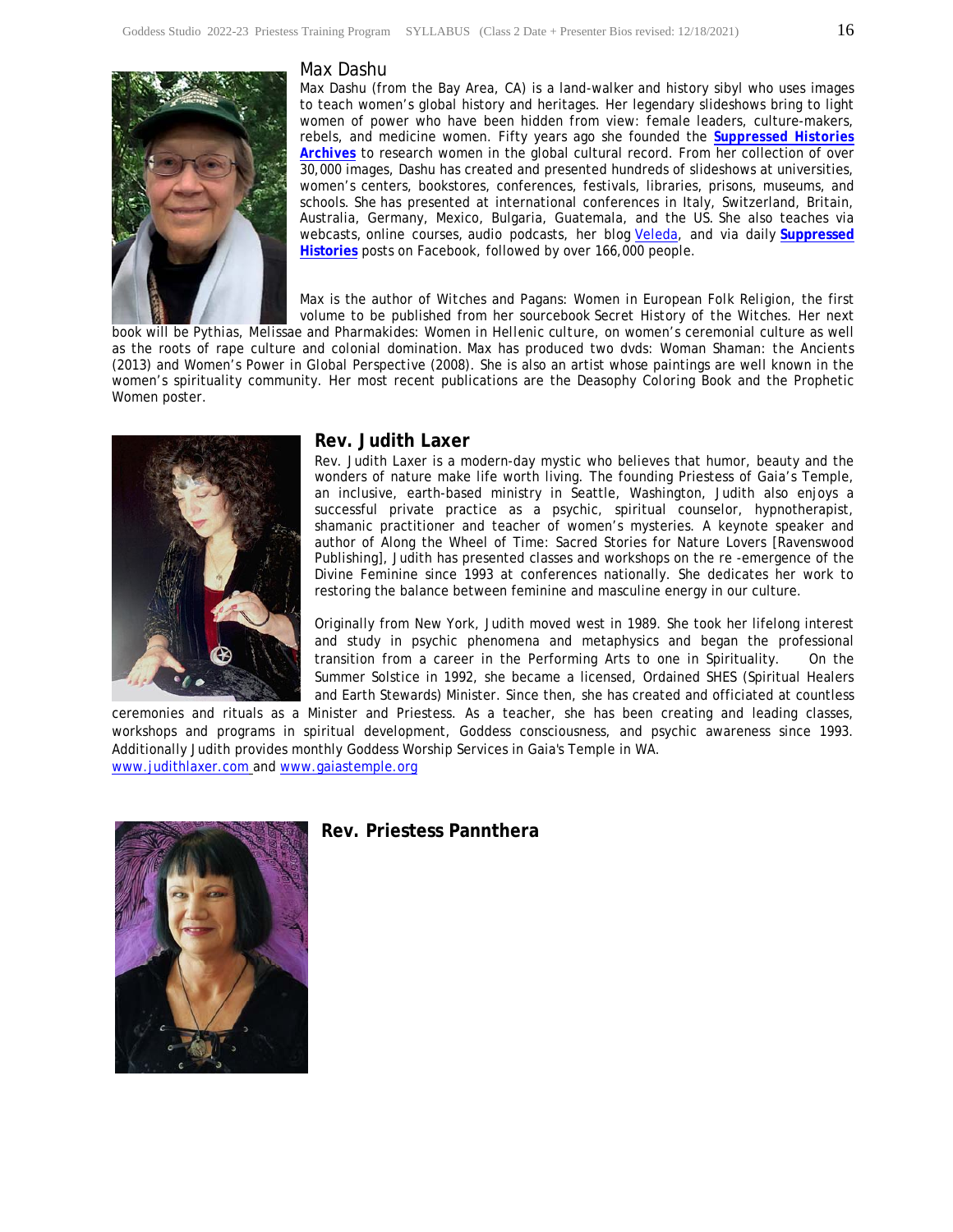

#### **Miranda Rondeau**

Miranda Rondeau is an internationally recognized devotional singer, musician, Remo frame drum artist, and teacher. She sings to remember and to connect to Soul- chanting in a devotional language of her own. She is inspired by the Beloved, the Ancestors, the Mystery, the Sun, the Wind, the Water, the Earth and the Inward Journey. She is grateful to her late frame drum teacher, Layne Redmond, author of "When the Drummers Were Women--A Spiritual History of Rhythm." The frame drum has been her homecoming and portal for prayer, devotion, intention, and her tool of remembrance of all it represents. It is the sound of the Mother, of earth, water, fire, air and the sacredness of life.

Miranda is often invited to perform, as opening music for many communities, events and speakers. She has opened for Dead Can Dance, Starhawk, Marianne Williamson, Daniel Pinchbeck, Grandmother Agnes Baker and Aamo Bambo of the 13 International Grandmothers. She has performed at North American Frame Drum

Festival, Tamburin Mundi Frame Drum Festival, Germany, and American Frame Drum Gathering. Additionally, she has performed and taught at 2nd International Biblical Frame Drum Festival and for Asheville Percussion Festival.

Miranda facilitates Vocal Playshops, Frame Drum Workshops, classes and Sound Bath Journey's. She teaches privately and via Skype. She initiated the Women Frame Drumming on-line presence. She has been performing since 1994 both as a soloist and within various percussion ensembles throughout California. She is from the L.A. area.<br>www.facebook.com/MirandaRondeauMusic http://www.youtube.com/user/shamasmantra http://www.youtube.com/user/shamasmantra https://www.facebook.com/WomenFrameDrumming



#### **Simone Butler (To be confirmed)**

Simone Butler is ruled by the Moon and has lived its mysteries all her life. Her latest book, Moon Power: Lunar Rituals for Connecting with your Inner Goddess, was published in June, 2017 by Fair Winds Press. Simone began her career as a fashion editor in Los Angeles. As a professional astrologer since 1985, she lectures and writes on astrology and the arts. Simone has written extensively for the Starscroll, The Mountain Astrologer and Tarot.com. Her first book was Astro Feng Shui: Making Magic in Your Home and Life. Simone lives in San Diego with her two cats. You can sign up to receive her entertaining bi-monthly blogs at

www.astroalchemy.com



#### Dr. Linda Savage (To be confirmed)

Author of **Reclaiming Goddess Sexuality**, Dr. Linda Savage is a licensed psychologist, MFT and an AASECT Certified Sex Educator who is recognized as a leading couples' therapist. She is also a dynamic speaker and seminar leader noted as an experienced leader in the field of transformational healing by *The Light Connection*. She writes for the *Huffington Post* and has numerous articles on the internet.

Dr. Savage is passionate about helping women experience their full potential, bringing wholeness to relationships and sexuality. Her book is an acclaimed source of empowering women to reclaim their unique sexuality and a masterful blend of ancient wisdom and current clinical knowledge. Her CD *Maiden, Mother, Wise Woman: Reclaiming Our Sexuality,* offers guided meditations as a companion to her book. She maintains a private practice in San Marcos, Ca and offers seminars throughout the country. (For more about Dr Savage visit: www.goddesstherapy.com/)